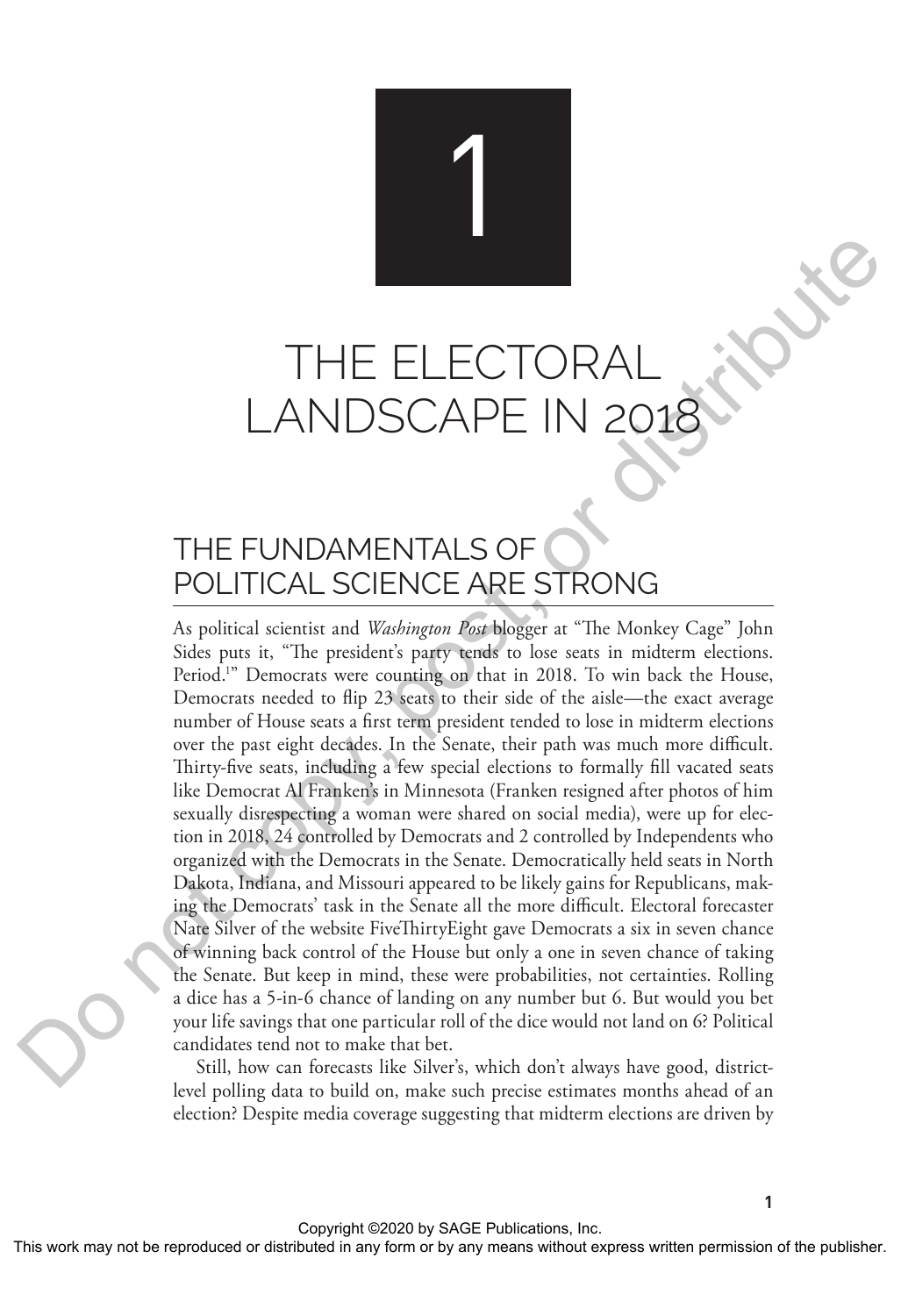

Twitter/@bcburdenr

**Barry Burden** @bcburden

Elections Research Center at the University of Wisconsin-Madison Director, Professor Barry Burden, explains the initial landscape of the 2016 race for control of the House of Representatives.

the president's "message" and ability to "connect" with voters, congressional elections expert Gary Jacobson's research shows that nearly 80 percent of any changes in the president's party's number of House seats is due to three simple factors: the number of seats the majority has, the president's approval rating, and the general state of the economy.<sup>2</sup> Albeit in different degrees, each of these indicators spelled trouble for the Republicans in the House in 2018.

First, President Trump's approval rating spent the entirety of the election season underwater. When Labor Day arrived, a time when many elections forecasters make their predictions, 40 percent of Americans approved of his job performance.3 Economic growth, measured by political scientist and Mischiefs of Faction blogger Seth Masket as growth in per capita Real Disposable Income, was just above 2 percent, suggesting something in the way of a 23 to 25 seat loss in the House. In short, President Trump was unpopular enough and the economy was growing just slowly enough for Democrats to be hopeful and Republicans to be worried. As Figure 1-1 shows, the House Republicans performed worse than the typical midterm losses experienced by the president's party (represented by the solid line), given presidential approval and economic growth heading into the fall. From 1946 to 2014, the average<br>
momber of reaction to reaction the publisher term<br>
election is ... 23 (exactly what<br>
Dems need in 2018).<br>  $\frac{1}{2}$  3:34pm - 22 Aug 2018 - Twitter Web Client<br>
notation is the publisher of t

In addition to the federal offices at play in 2018, 36 states had gubernatorial elections. Republicans held 26 of the seats and Democrats held 9. The lone independent governor was Alaska's Bill Walker. Each party had seven seats that were not up for re-election. While there is no prize for majority control of governorships, having more governors is an advantage for a political party in terms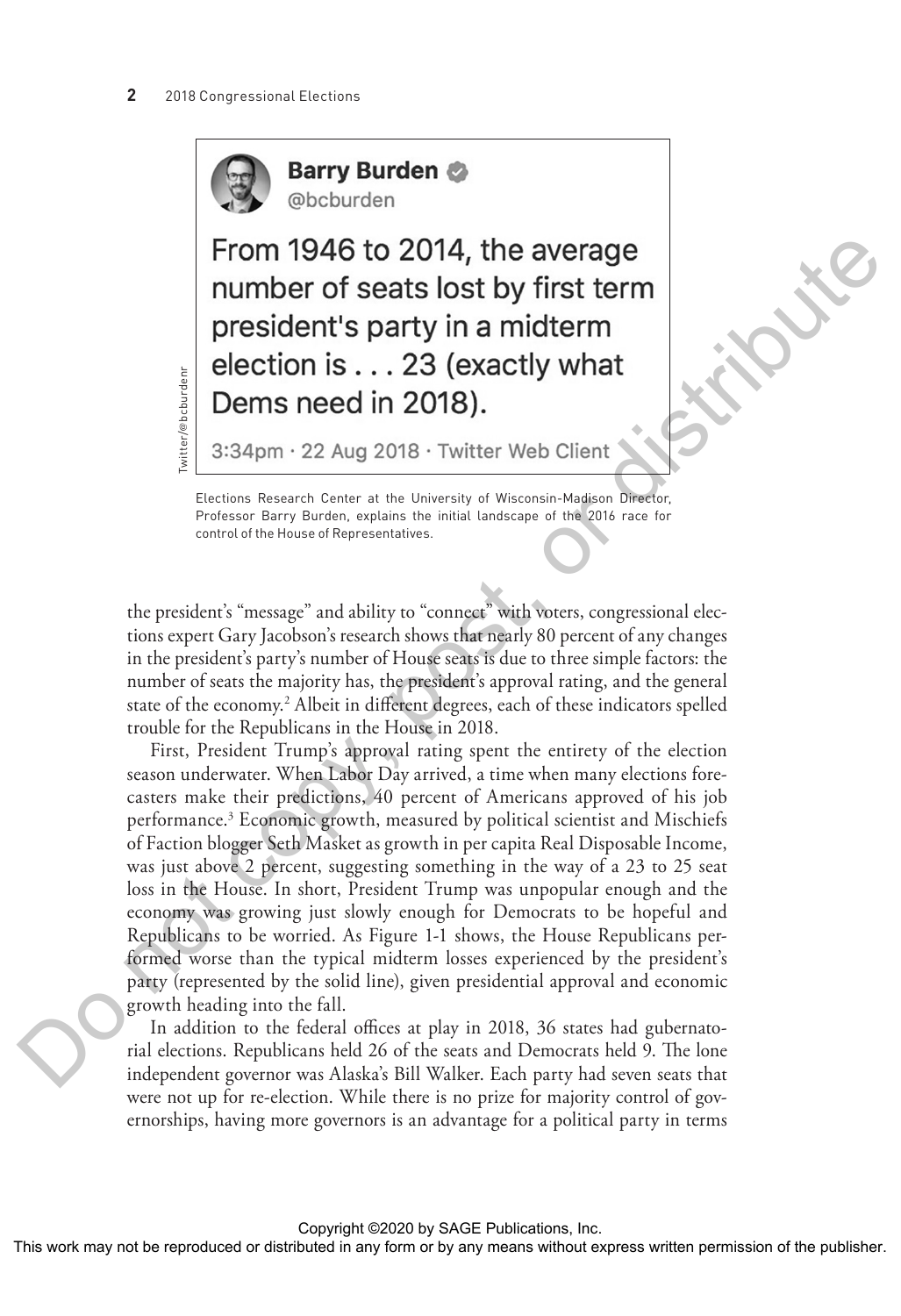#### **FIGURE 1-1** ■ **Income Growth and Midterm Seat Gains and Losses for the President's Party.**



*Source:* Seth Masket, University of Denver.

of in-state governance and in terms of building up a "bench" of potential presidential contenders. Several presidential "swing states" had hotly contested races for the governor's mansion. Wisconsin's race between incumbent Republican and 2016 GOP presidential candidate Scott Walker and State Superintendent of Schools Tony Evers was highly coveted by partisans on both sides of the aisle. In Ohio, meanwhile, 2016 Republican primary contender and outgoing governor John Kasich's seat was fought over by Republican Mike DeWine and Democrat Richard Cordray. Florida's contest between Republican Ron DeSantis and Democrat Andrew Gillum ended after a statewide machine recount led Gillum to concede several days after the election, upsetting some Democratic activists who had wanted Gillum to push for additional legal action.

Table 1-1 shows the average seat loss in each federal chamber for the president's party. The bolded rows represent midterm elections for a first-term president, like President Trump in 2018. While first-term presidents lost House seats in all but one election, Trump's Republican Party performed the 5th worst, or, depending upon your point of view, 7th best, since 1946 for first-term presidents.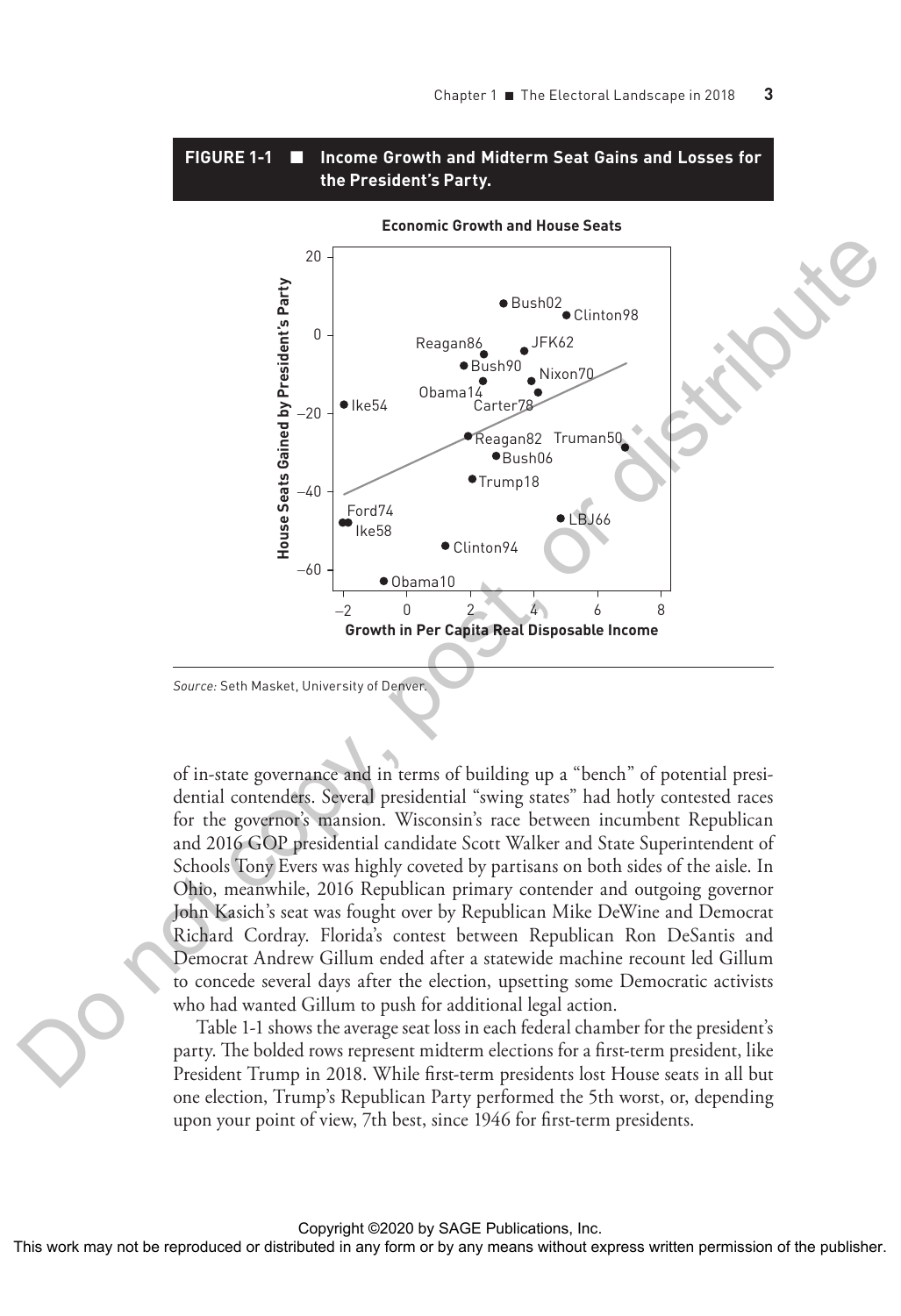| <b>NET SEAT CHANGE</b> |                                                                                                                                      |              |                   |
|------------------------|--------------------------------------------------------------------------------------------------------------------------------------|--------------|-------------------|
| <b>YEAR</b>            | <b>PRESIDENT'S PARTY</b>                                                                                                             | <b>HOUSE</b> | <b>SENATE</b>     |
| 2018                   | Republican                                                                                                                           | $-38°$       | $+1$ <sup>*</sup> |
| 2014                   | Democratic                                                                                                                           | $-13$        | $-9$              |
| 2010                   | <b>Democratic</b>                                                                                                                    | $-63$        | -6                |
| 2006                   | Republican                                                                                                                           | $-30$        |                   |
| 2002                   | Republican                                                                                                                           | $+7$         |                   |
| 1998                   | Democratic                                                                                                                           | $+4$         | $\overline{0}$    |
| 1994                   | <b>Democratic</b>                                                                                                                    | $-52$        | -8                |
| 1990                   | Republican                                                                                                                           | $+9$         | $-1$              |
| 1986                   | Republican                                                                                                                           | $-4$         | $\ensuremath{-8}$ |
| 1982                   | Republican                                                                                                                           | $-27$        | $\mathbf{1}$      |
| 1978                   | <b>Democratic</b>                                                                                                                    | $-10$        | $-3$              |
| 1974                   | Republican                                                                                                                           | $-43$        | $-4$              |
| 1970                   | <b>Republican</b>                                                                                                                    | $-10$        | $\mathbf{1}$      |
| 1966                   | Democratic                                                                                                                           | $-46$        | $-3$              |
| 1962                   | <b>Democratic</b>                                                                                                                    | -6           | 4                 |
| 1958                   | Republican                                                                                                                           | $-49$        | $-13$             |
| 1954                   | Republican                                                                                                                           | $-16$        | $-2$              |
| 1950                   | Democratic                                                                                                                           | $-27$        | $-5$              |
| 1946                   | <b>Democratic</b>                                                                                                                    | -53          | $-11$             |
|                        | *Estimates as of November 25, 2018.<br>Source: Created using data from US House of Representatives, US Senate, voteview.org and NYT. |              |                   |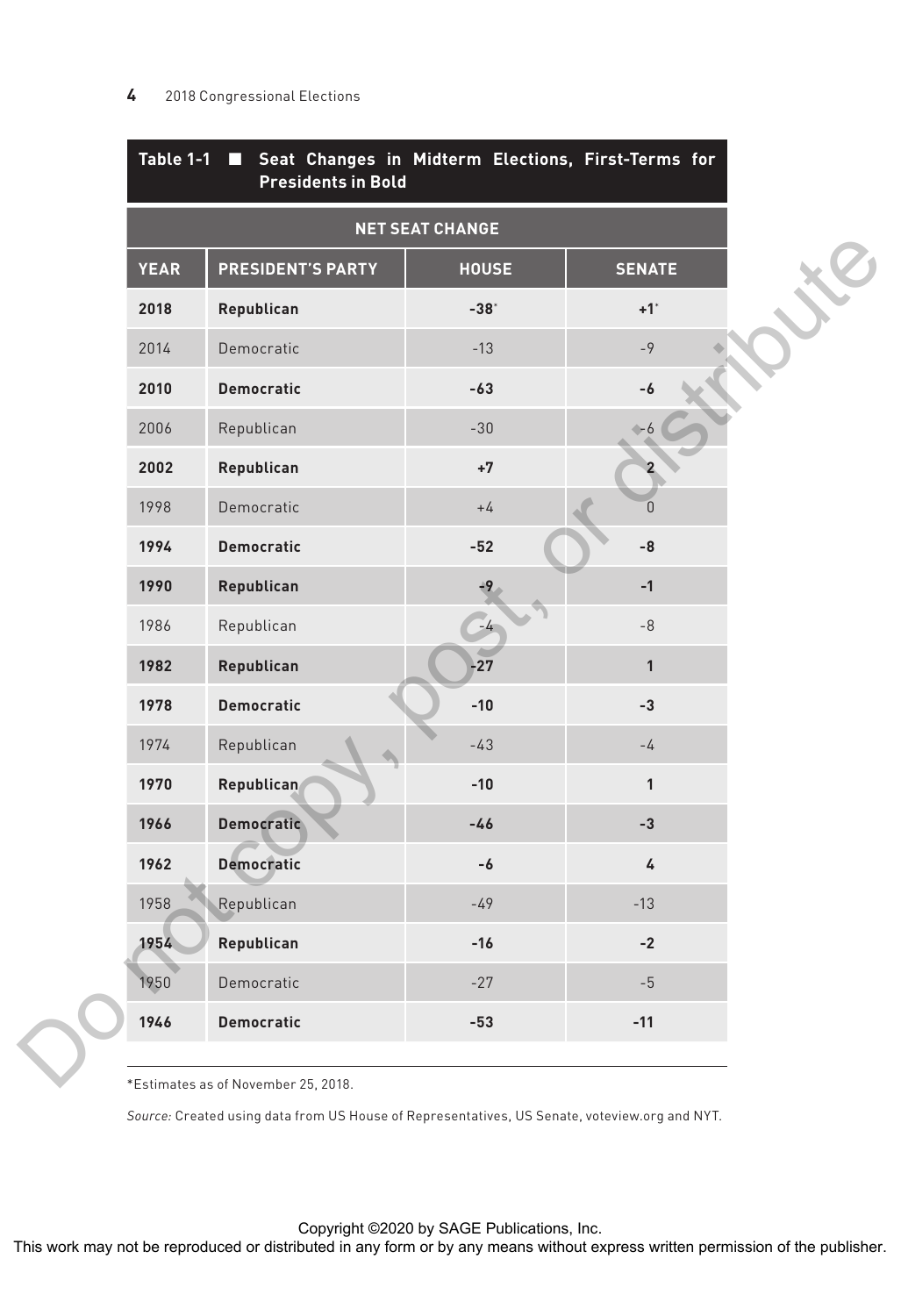### A REVERSAL OF FORTUNE FOR DEMOCRATS?

The 2018 midterms arrived on the heels of the 2016 presidential elections and the 2014 midterms, both of which were bruising for the Democratic Party. Democrats had performed well in three of the previous four elections, taking back both houses of Congress in 2006 and moving their party back into the White House in 2008. That success didn't last. Democrats lost a whopping 63 House seats and their House majority—and 6 Senate seats in the 2010 midterms. Democrats stormed back to gain 8 seats in the House and 2 Senate seats in 2012. Though the GOP still held the House majority, the Democrats' majority in the Senate had grown. After all the ballots were counted in 2014, the Republicans reasserted their strength in the House, gaining 13 seats. More importantly, they gained 9 seats to grab a 10-seat advantage and control of the Senate.4

In 2016, reality television star and real estate developer Donald Trump shocked the world twice—first, by besting more than a dozen quality candidates on the Republican side for his party's nomination and, second, by defeating Hillary Rodham Clinton, despite losing the popular vote, for the presidency.

In 2018, the Republicans held a 235 to 193 advantage in the House of Representatives.<sup>5</sup> Recall that large majorities and successful previous elections often mean that more seats are likely to be vulnerable in the next election. This is especially true for House members who won a district that was won by the presidential candidate of the previous winning party. For example, simply knowing whether a congressional district voted for Barack Obama or John McCain in 2008, and nothing else, correctly predicted the results of 85 percent of the races in 2010.<sup>6</sup>

On November 4, 2014, President Obama's approval rating was 40 percent;<sup>7</sup> this career low nearly-mirrored where two-term president Republican Ronald Reagan was at a similar point in his term. Reagan's Republicans lost five House seats and nine Senate seats in the 1986 midterms. On the other hand, Democrat Bill Clinton, another recent two-term president, had an approval rating over 60 percent during his second midterm election and watched as his fellow Democrats gained five seats in the House . . . all while he was being impeached! While Barack Obama's approval rating at the times of his midterm elections generally fell into line with most of his predecessors, President Obama was governing at a time of heightened partisan polarization. By some measures, the House and the Senate are more polarized than they have been since just after the Civil War.<sup>8</sup> The control or the rest of the rest may not be reproduced or distributed in any form or between the reproduced in any form or between the rest in any form or between the rest in any form or the publisher. The control of t

There is a wide array of evidence that the public is increasingly polarized as well, as Americans have increasingly matched their political ideology (liberal, moderate, conservative) to their political party (Democrat, Independent, Republican).9 Approval of the president in polarized times should be a better predictor of congressional vote choice because the distance between the two parties, among both citizens and lawmakers alike, is so vast. This means that party labels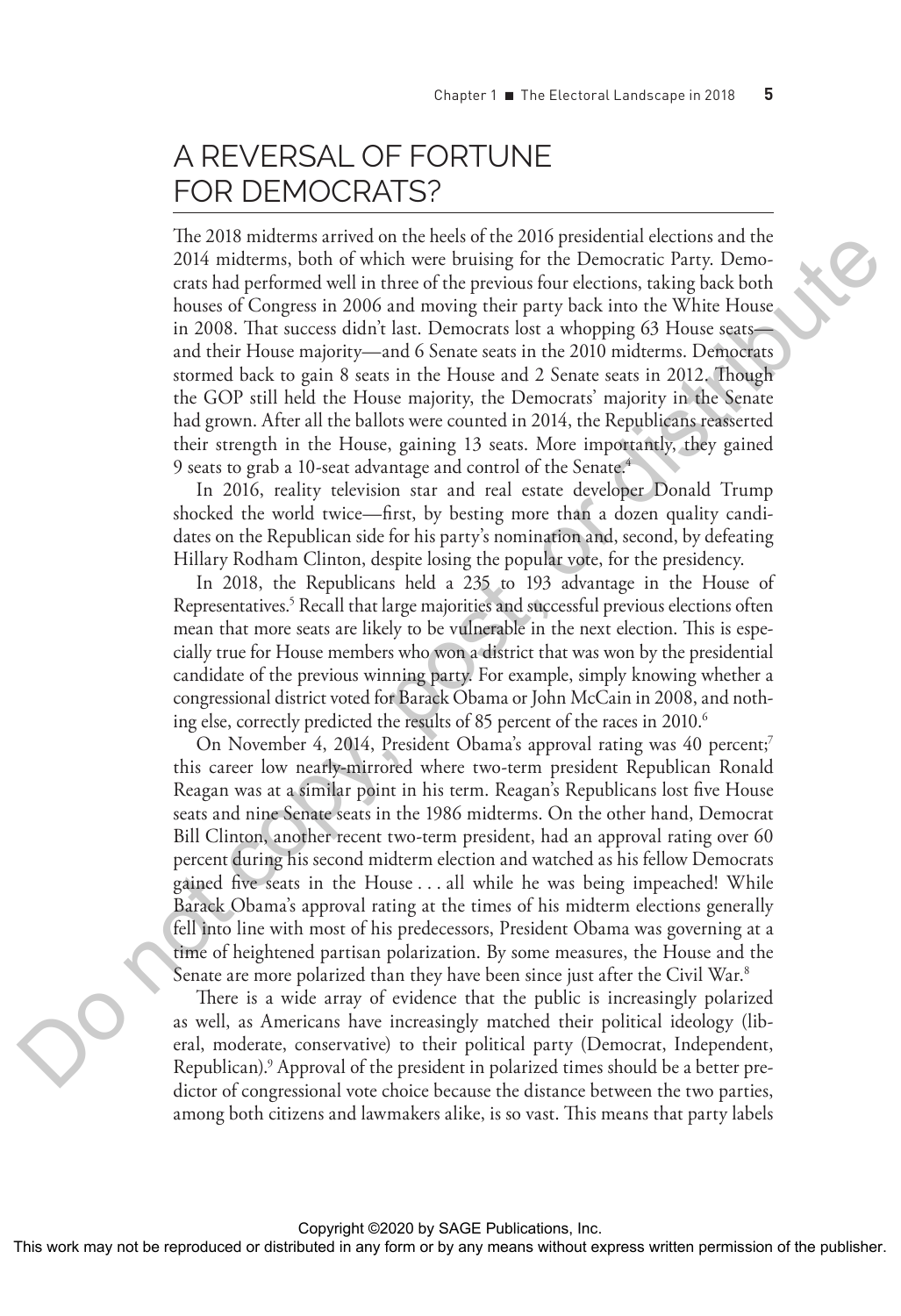should matter even more to most voters than they did during periods in which the parties exhibited fewer differences. Even so, several election forecasters, such as political scientist Rachel Bitecofer, pointed out that small shifts in presidential approval had the potential for big consequences at the ballot box.10

This fact was not welcome news for President Trump, despite his regular claims that his approval rating was higher than it really was. Simply put, President Trump's approval was far lower than is typical for presidents presiding over an economy that was growing as much as the American economy was in the fall of 2018. The president's penchant for controversy, nursed on Twitter, in press conferences and in public rallies around the country, turned off many Americans who might otherwise have more favorably evaluated a president presiding over low unemployment and increasing growth in the nation's Gross Domestic Product.

In summary, presidential approval, the state of the economy, and the size of the majorities the president's party is defending explain 80 percent of midterm election results. What about the other 20 percent? Even though it is tempting to treat each congressional race separately, election forecasters also rely on the "generic ballot," which asks a nationwide sample of voters which party they would vote for in their own congressional district if the election were "held today." FiveThirtyEight's average generic ballot gave Democrats an 8.9 percent advantage over Republicans, contributing to the site's steady prediction—from August 1st to Election Day that Democrats had a roughly 80 percent change to take the House.

### POLITICAL VARIABLES IN THE 2018 MIDTERMS

#### **Congressional Retirements**

Several factors that can nudge election results to one side of the aisle or the other are not as steady as presidential approval, economic growth, and the pull of the generic ballot. One such factor is the number of lawmakers who choose retirement over a re-election fight. Comparing the number of retirements among members of each political party can often be a useful signal to explain how lawmakers interpret the direction in which the political winds are blowing. In 2018, three senators, all Republicans, retired. However, all three served in states where Republicans typically had electoral advantages—Utah, Tennessee and Arizona. Two of the retirees, Jeff Flake and Bob Corker, had been rhetorical thorns in the side of President Trump, even though they typically voted with him on matters of policy. Even so, Flake and Corker would have been likely to face stiff challenges from the ideological right in their own party's primary election if they had sought to run again. While the Senate retirements did not offer a clear signal about how lawmakers were handicapping the 2018 elections, the House of Representatives was a different story. Twenty-three Republicans retired, as compared to only 10 This fact was not work may not be represented to the reproduced or distributed in any form or between the representation or between the publisher and the publisher and the publisher and the publisher. The results with mea

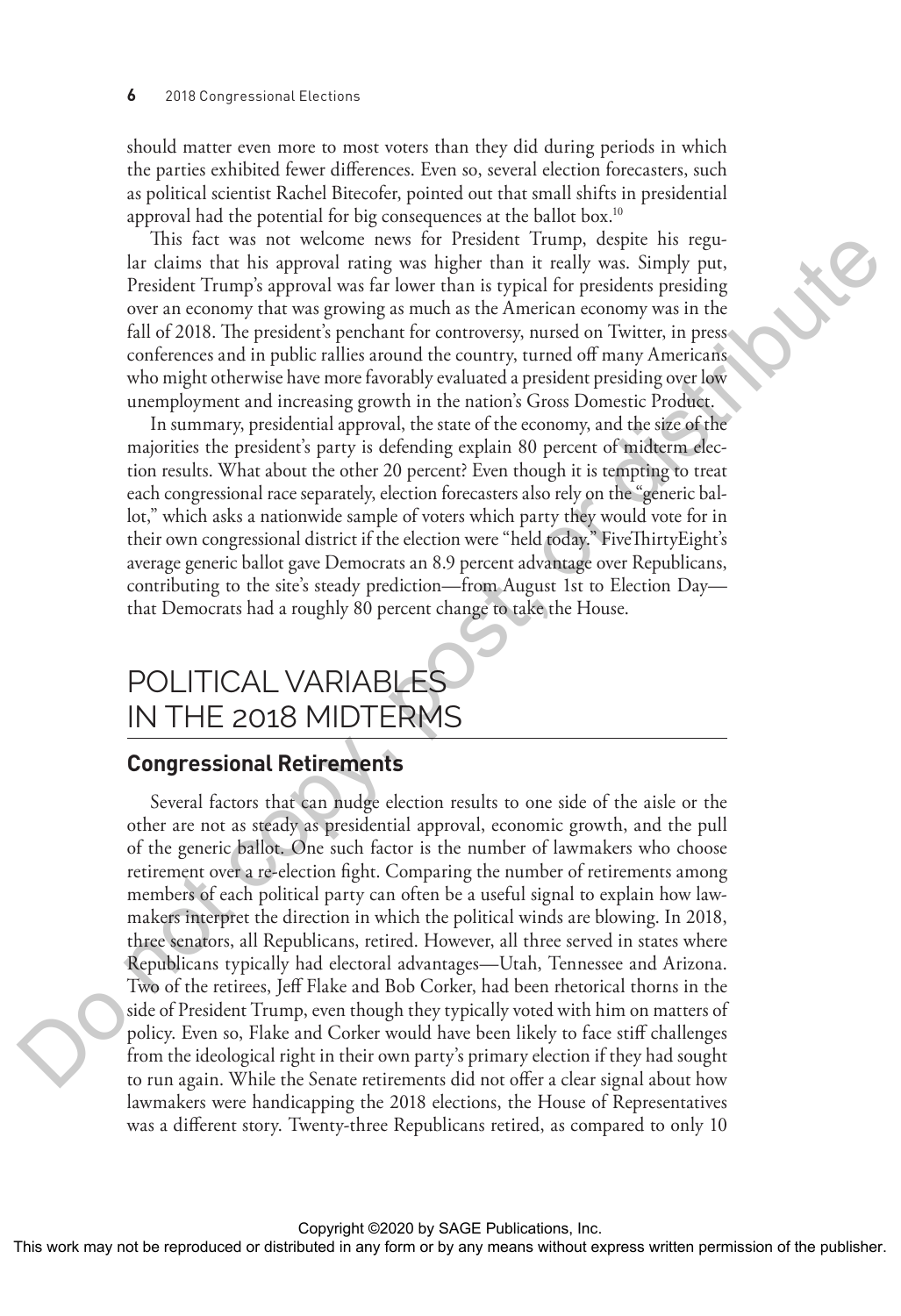Democrats. While his own seat was safe, Speaker of the House Paul Ryan, who represented the 1st congressional district in Wisconsin, chose not to run for reelection. Ryan's retirement signalled to the political class that he thought he may lose his speakership to a Democratic Party takeover. Just as telling, the retirements were not confined to a single geographic area. Republicans were retiring from the House from Florida to California. President Trump blamed part of his party's loss on the retirements, claiming that if some lawmakers had run for reelection, the results would have been different. But this ignores political science evidence suggesting that many retirements are strategic—that is, lawmakers are more likely to retire if they think they are going to lose.

#### **President Trump and the News Media**

Another non-structural factor that can nudge election results is news coverage. Most coverage of the midterms focused on President Trump's polarizing style, trips to campaign for Republicans around the country, and hotly contested Senate and gubernatorial races around the country like Texas Republican Ted Cruz's Senate re-election campaign against Democratic Congressman Beto O'Rourke. News coverage of elections can highlight issues or candidate traits that tend to benefit one political party or the other. More often, however, news coverage focuses on the horse race—"game frame" coverage focusing on who is ahead, behind and the various strategies parties and candidates pursue. Economic and political factors can affect the news media's likelihood of using the game frame to cover elections. In terms of economic factors, large media companies' news outlets are more likely than small chains and privatelyheld news organizations to cover elections as a game. On the political side, the more competitive a race, the more likely game frame coverage will be present.<sup>11</sup> President Trump's behavior was catnip to political reporters. On the one hand, reporters feel compelled to provide thorough, accurate coverage to any president. On the other hand, this president regularly referred to reporters as enemies of the American people—causing some journalists to pursue other strategies to cover the White House. The results were considered to the represented or distributed in any mean be reproduced in the reproduced in any means were provided in any means were permission of the publisher. As the result of the publisher of the pub

#### **Campaign Ads and Interest Groups**

Beyond the news media attention, candidates and organized interest groups representing both public-facing organizations like the National Rifle Association and the International Brotherhood of Electrical Workers and "Dark Money" groups who spend massive amounts of money from undisclosed sources—spent more than \$3.3 billion on television and radio ads and another \$900 million in digital advertising.<sup>12</sup>

Many Political Action Committees (PACs), like the National Beer Wholesalers Association, give to both parties, usually giving slightly more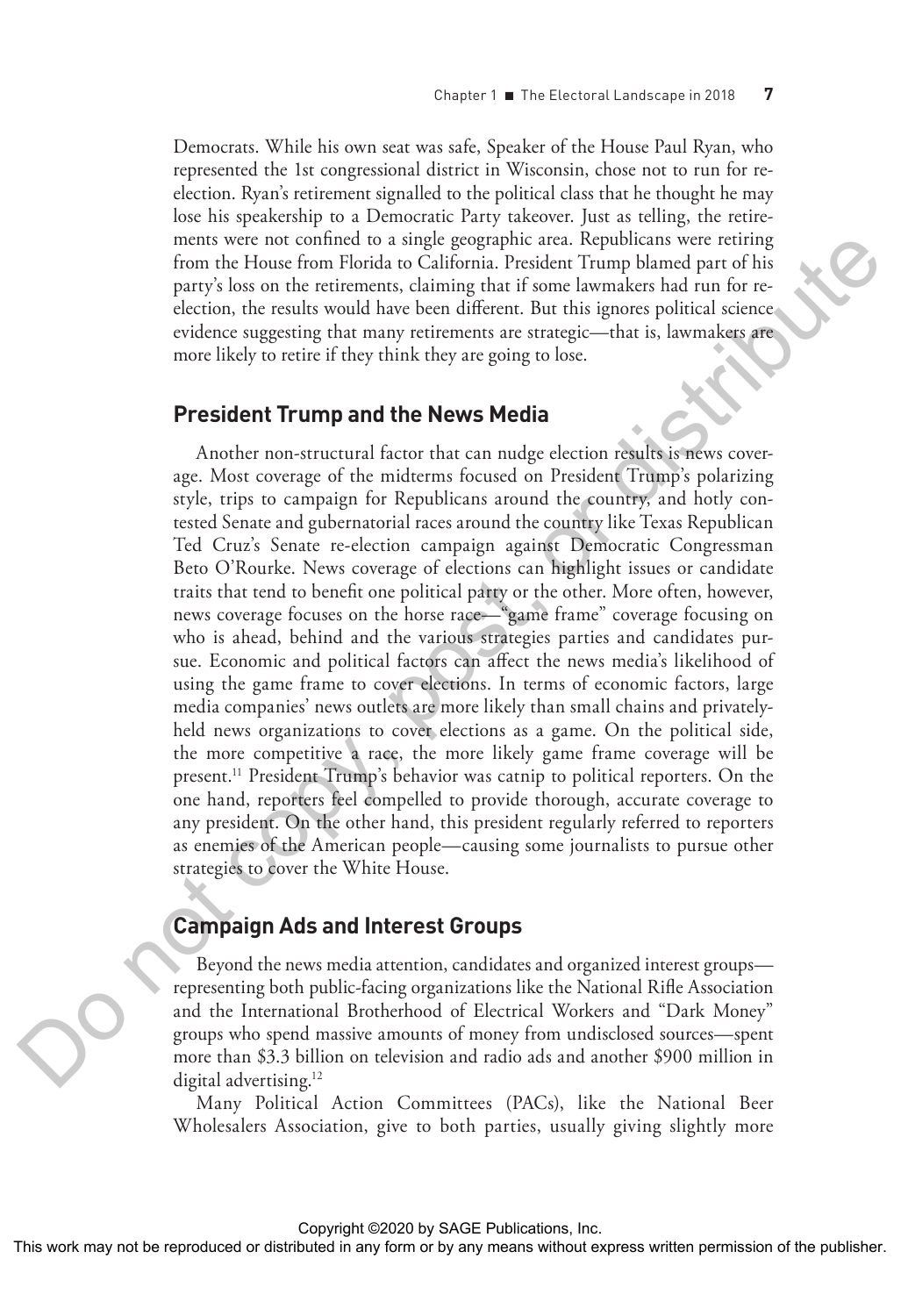to the majority party. Not all PACs behave this way, though. Many give to one party. Most heavy-hitting labor unions gave between 75 and 95 percent of their campaign donations to the Democrats, while most business-oriented PACS gave between 65 and 80 percent of their money to Republicans. Other PACs that represent single-issue groups, such as NARAL-Pro Choice America and the National Right to Life Committee (NRLC), give almost exclusively to one party—NARAL to Democrats, the NRLC to Republicans. Other groups, such as EMILY's List (Early Money Is Like Yeast: it makes the dough rise), exist specifically to help candidates of one party, in this case Democratic women.

#### **Issues**

While voters tend to see their electoral choices through partisan-colored glasses, candidates, parties, and interest groups also seek to focus people's attention on a variety of issues. While public opinion generally opposed President Obama's legislative achievements on health care while he was in office, the Trump administration's threats to overturn Obama's Affordable Care Act reignited public opinion about the issue—this time in a new direction. In the 2010 midterms, the vote share for Democrats who supported the ACA, also known as "ObamaCare," was 8.5 points lower than Democrats who opposed it.13 In 2018, approval for the ACA reached 54 percent in February. Democratic candidates, who avoided airing ads about the issue in 2010, 2012, 2014, and 2016, suddenly flooded the communication environment touting their support for the young law.14 This work may not be reproduced or distributed or distributed or distributed or distributed or distributed in the publisher of the publisher. One can serve what we can be a state of the publisher. One any form or by any m

While health care was an issue Democrats spent their time and money on, Republicans spent a great deal of their resources on immigration. As Election Day drew near, a group of poor Central American migrants were making their way toward the United States to seek asylum. President Trump called the caravan a danger to the country, claiming without evidence that the caravan was filled with "gang members" and "thugs." Seventy-two percent of Republican voters had a favorable view of Immigration and Customs Enforcement, known as ICE, while only 20 percent of Democrats felt similarly.<sup>15</sup>

President Trump's second Supreme Court nominee, Brett Kavanaugh, was also a flashpoint for partisan activists on both sides of the aisle. Serious questions raised about Kavanaugh's behavior in his youth surfaced during his confirmation hearing in the Senate. A psychology professor named Christine Blasey Ford accused Kavanaugh of attempting to sexually assault her at a party in 1982. Dr. Ford testified movingly during the confirmation hearings, impressing the slate of senators doing the questioning. Judge Kavanaugh's fiery and emotional response was viewed very differently by Republicans and Democrats. Eighty percent of Democratic men believed Ford as did 74 percent of Democratic women whereas 77 percent Republican men and 73 percent of Republican women believed Kavanaugh.16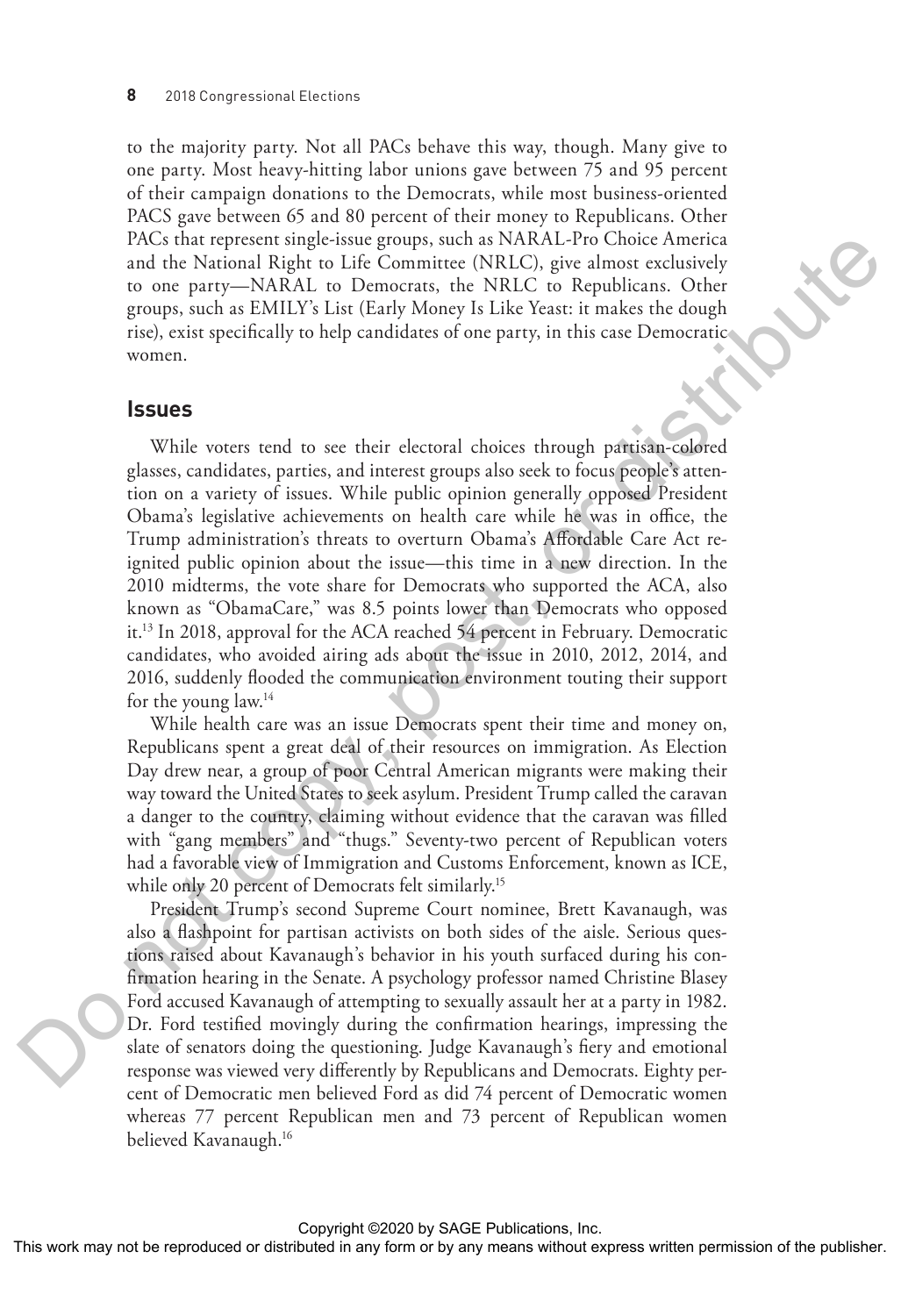### **Discussion Questions**

- 1. As elections get increasingly hotly contested, do you think the fundamental explanations (economy, presidential approval, size of majorities) or short-term explanations (scandals, media coverage, fleeting issues and occurrences) will matter more when it comes to predicting midterm election results?
- 2. How can Republicans and Democrats, who watched the same Supreme Court hearings for Justice Brett Kavanaugh, come away with such different ideas about whether Kavanaugh was qualified and fit to serve the nation's highest court?
- 3. What are the positive and negative aspects for scholars and media organizations like FiveThirtyEight making such precise predictions about how elections are going to turn out?

#### **Notes**

- 1. https://www.washingtonpost.com/news/monkey-cage/wp/2014/11/03/the-2014-midterm-election-fundamentals-in-4-graphs/?utm\_term=.b0ad4832ef3a
- 2. https://news.gallup.com/poll/243971/trump-job-approval-improves.aspx?g\_ source=link\_NEWSV9&g\_medium=TOPIC&g\_campaign=item\_&g\_content=Trum p%2520Job%2520Approval%2520Improves%2520to%252044%2525
- 3. Seven seats were vacant, two of which had been held by Democrats. 193+2+23=218, the requirement for a majority in the 435-seat House.
- 4. http://bostonreview.net/mcghee-nyhan-sides-midterm-postmortem
- 5. http://www.gallup.com/poll/116479/barack-obama-presidential-job-approval.aspx
- 6. http://polarizedamerica.com/#POLITICALPOLARIZATION
- 7. Matthew S. Levendusky, *The Partisan Sort: How Liberals Became Democrats and Conservatives Became Republicans* (Chicago, IL: University of Chicago Press, 2009); Edward G. Carmines, Michael J. Ensley, and Michael W. Wagner. 2018. "The Role of Populists in the 2016 Election and Beyond," in *The State of the Parties: The Changing Role of Contemporary Parties*, John C. Green, Daniel Coffey, and David Cohen, Eds., Lanham, MD: Rowan and Littlefield. This may not be reproduced in any form or distributed in any form or by any means with a stributed in any form or between the publisher. This was no the publisher and the publisher and the publisher and the publisher an
	- 8. https://www.nytimes.com/2018/07/03/opinion/democratic-party-midtermelections-polling.html
	- 9. Johanna Dunaway and Regina G. Lawrence, "What Predicts the Game Frame? Media Ownership, Electoral Context, and Campaign News," *Political Communication* 32(1): 43-60.